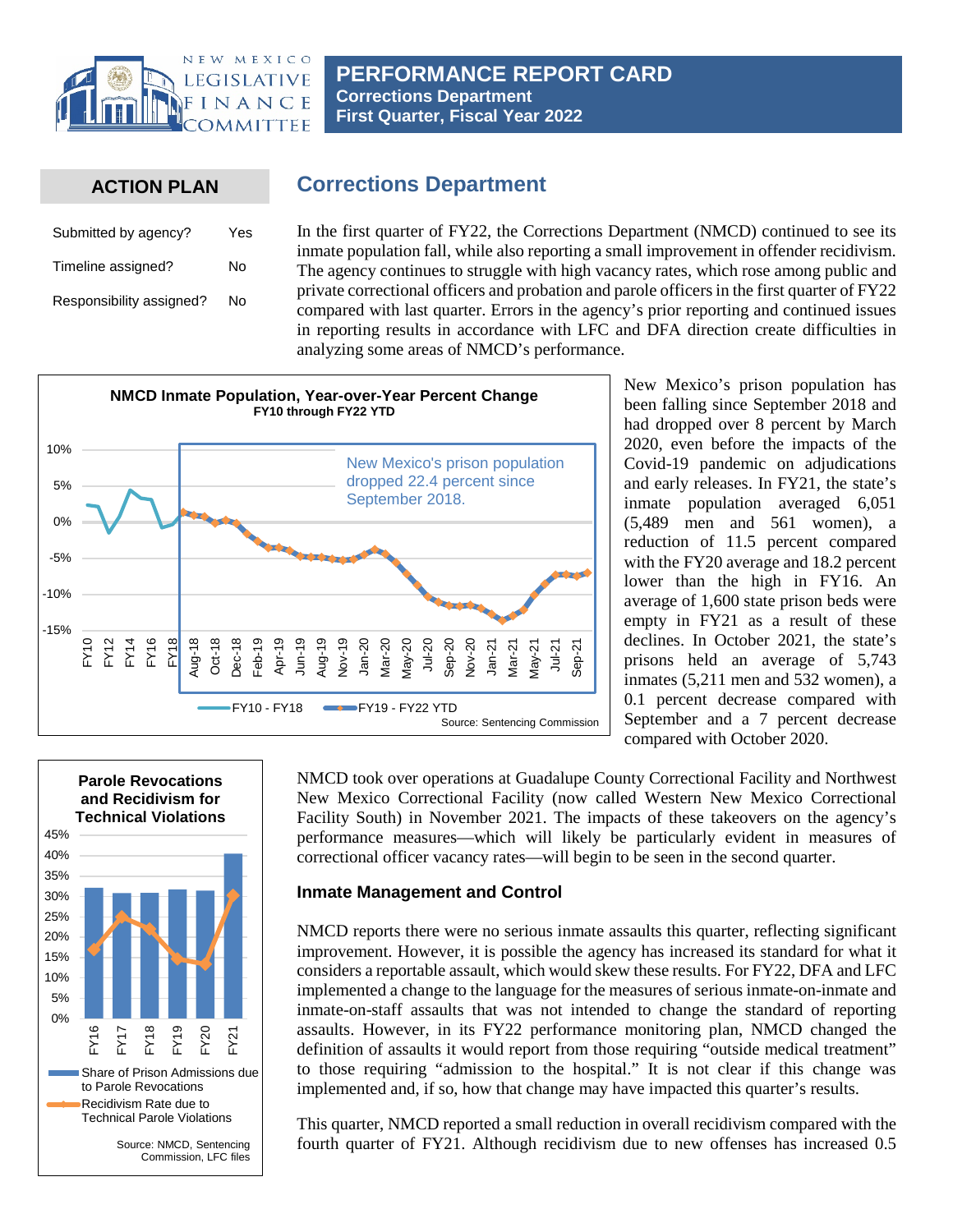



## **Inmate Education and Programming**

After improving steadily over the course of FY21, inmate participation in educational, cognitive, vocational, and college programs fell this quarter, with just 37 percent of eligible inmates participating compared with 47 percent in the last quarter of FY21. Similarly, while the number of inmates who earned a high school equivalency certificate improved between the third and fourth quarters of FY21, in the first quarter of FY22 only 20 inmates earned a certificate, a 32 percent reduction compared with FY21's quarterly average and 18 fewer than would be needed to be on track to achieve the agency's FY22 target of 150 certificates earned.

#### **Covid-19 in Prisons**

After months of reporting very low rates of Covid-19 infection among prisoners, NMCD now reports 54 active cases and its first death in months.

**PERFORMANCE REPORT CARD Corrections Department First Quarter, Fiscal Year 2022**

percentage points since the previous quarter, recidivism due to technical parole violations fell 5 percentage points, an encouraging improvement.

In the first quarter of FY21, NMCD reported its overall three-year recidivism rate had been reported incorrectly since 2016 due to a database error. The agency has corrected this issue, but because it has not provided corrected historical data on this measure, it is unclear if FY21's recidivism results represent an increase or decrease from previous years. NMCD reports it is working on recalculating annual results for this measure but has not yet provided results.

Additionally, NMCD reported in August 2021 that several prior years' performance reports had excluded absconders when calculating recidivism rates for technical parole violations, although the measure is defined to include absconders. The department began including absconders again in its FY21 reports. As a result, FY21's 30 percent recidivism rate for technical violations cannot be compared with prior years.

| Budget: \$278,234.1                                                                                                                                                                                                                                                                                                             | <b>FTE: 1,995</b> | <b>FY20</b><br>Actual | <b>FY21</b><br>Actual | <b>FY22</b><br><b>Target</b> | <b>FY22</b><br>Q1 | <b>FY22</b><br>Q <sub>2</sub> | <b>FY22</b><br>Q3 | Rating       |
|---------------------------------------------------------------------------------------------------------------------------------------------------------------------------------------------------------------------------------------------------------------------------------------------------------------------------------|-------------------|-----------------------|-----------------------|------------------------------|-------------------|-------------------------------|-------------------|--------------|
| <b>Recidivism</b><br>Prisoners reincarcerated within 36                                                                                                                                                                                                                                                                         |                   |                       |                       |                              |                   |                               |                   |              |
| months <sup>1</sup>                                                                                                                                                                                                                                                                                                             |                   | 54%                   | 44%                   | 42%                          | 42%               |                               |                   | Y.           |
| Prisoners reincarcerated within 36<br>months due to new charges or<br>pending charges<br>Sex offenders reincarcerated on a<br>new sex offense conviction within 36<br>months of release on the previous<br>sex offense conviction<br>Residential drug abuse program<br>graduates reincarcerated within 36<br>months of release* |                   | 12%                   | 14%                   | 15%                          | 14%               |                               |                   | $\mathbf{G}$ |
|                                                                                                                                                                                                                                                                                                                                 |                   | 2%                    | 6%                    | 3%                           | 9%                |                               |                   | $\mathbf{R}$ |
|                                                                                                                                                                                                                                                                                                                                 |                   | 21%                   | 22%                   | N/A                          | 21%               |                               |                   |              |
| <b>Prison Violence</b>                                                                                                                                                                                                                                                                                                          |                   |                       |                       |                              |                   |                               |                   |              |
| Inmate-on-inmate assaults resulting<br>in injury requiring off-site medical<br>treatment                                                                                                                                                                                                                                        |                   | 31                    | 6                     | 15                           | $\mathbf{0}$      |                               |                   | G            |
| Inmate-on-staff assaults resulting in<br>injury requiring off-site medical<br>treatment.                                                                                                                                                                                                                                        |                   | 7                     | 3                     | $\overline{0}$               | $\overline{0}$    |                               |                   | G            |
| <b>In-House Parole</b><br>Release-eligible female inmates still                                                                                                                                                                                                                                                                 |                   |                       |                       |                              |                   |                               |                   |              |
| incarcerated past their scheduled<br>release date <sup>2</sup>                                                                                                                                                                                                                                                                  |                   | 7.7%                  | 0.6%                  | 6%                           | 0.9%              |                               |                   | $\mathbf{Y}$ |
| Release-eligible male inmates still<br>incarcerated past their scheduled<br>release date <sup>2</sup>                                                                                                                                                                                                                           |                   | 6.4%                  | 1.4%                  | 6%                           | 1.4%              |                               |                   | $\mathbf{Y}$ |
| Staffing                                                                                                                                                                                                                                                                                                                        |                   |                       |                       |                              |                   |                               |                   |              |
| Vacancy rate of correctional officers<br>in public facilities                                                                                                                                                                                                                                                                   |                   | 31%                   | 27%                   | 20%                          | 31%               |                               |                   | R            |
| Vacancy rate of correctional officers<br>in private facilities                                                                                                                                                                                                                                                                  |                   | 46%                   | 25%                   | 20%                          | 44%               |                               |                   |              |
| <b>Education</b>                                                                                                                                                                                                                                                                                                                |                   |                       |                       |                              |                   |                               |                   |              |
| Eligible inmates enrolled in<br>educational, cognitive, vocational<br>and college programs                                                                                                                                                                                                                                      |                   | 62%                   | 41%                   | 68%                          | 37%               |                               |                   | R            |
| Participating inmates who have<br>completed adult basic education*3                                                                                                                                                                                                                                                             |                   | 77%                   | 5%                    | N/A                          | 3.5%              |                               |                   |              |
| Percent of eligible inmates who earn<br>a high school equivalency credential <sup>3</sup>                                                                                                                                                                                                                                       |                   | 77%                   | 5%                    | 80%                          | 3.5%              |                               |                   | R.           |
| Number of inmates who earn a high<br>school equivalency credential                                                                                                                                                                                                                                                              |                   | 134                   | 118                   | 150                          | 20                |                               |                   | $R^{-}$      |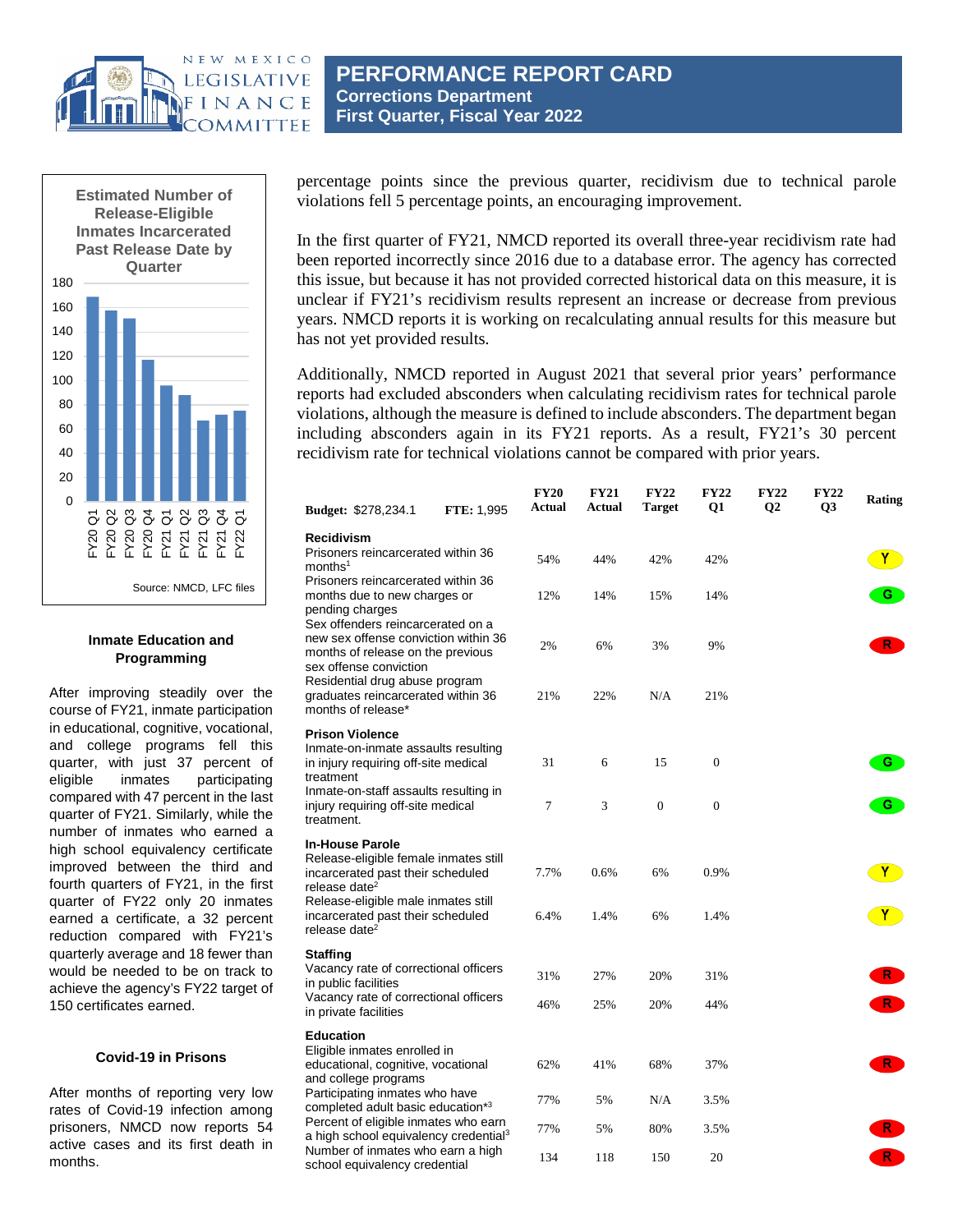

**PERFORMANCE REPORT CARD Corrections Department First Quarter, Fiscal Year 2022**

#### **FY22 Budget Adjustments**

At the beginning of FY22, NMCD transferred \$9.5 million from the other category to personnel (\$9.4 million) and contracts (\$85 thousand) within its Inmate Management and Control Program to account for the transfers of Guadalupe County Correctional Facility and Northwest New Mexico Correctional Facility from private to public operation. In December 2021, the agency transferred \$12.5 million from the personal services and employee benefits category to the contractual services (\$2.7 million) and other (\$9.8 million) categories to reallocate vacancy savings, effectively reversing its earlier transfer.



| <b>Program Rating</b>                                                                                     |      | R.  |       |      |  |
|-----------------------------------------------------------------------------------------------------------|------|-----|-------|------|--|
| administered to at least 10 percent of<br>the inmate population that tests<br>positive for drug use*      | 2.5% | 2%  | N/A   | 3.9% |  |
| Health<br>Standard healthcare requirements<br>met by medical contract vendor<br>Random monthly drug tests | 87%  | 90% | 100\% | 94%  |  |

\*Measure is classified as explanatory and does not have a target.

1In the first quarter of FY21, NMCD reported its overall three-year recidivism rate had been reported incorrectly since 2016 due to a database error that erroneously counted all intakes to the parole system as prison admissions for purposes of calculating reincarceration rates. The agency has corrected this issue, but because it has not provided corrected historical data on this measure, it is unclear if FY21's recidivism results represent an increase or decrease from previous years. NMCD reports it is working on recalculating annual results for its three-year recidivism rate measure but has not yet

provided results. The measure's yellow rating reflects these reporting issues.<br><sup>2</sup>NMCD reported this measure had previously been miscalculated and changed the calculation for FY21 but did not provide corrected historical reports. LFC and DFA analysts believe NMCD's altered calculation is incorrect (the original calculation is

correct), but NMCD has not yet revised its reports for FY21 or FY22.<br><sup>3</sup>NMCD reported this measure had previously been miscalculated and changed the calculation for FY21 but did not provide corrected historical reports. Previously, these measures were both calculated as the pass rate of the high school equivalency test; now, they are both reported as the percent of inmates enrolled in adult basic education who pass the high school equivalency test and therefore earn the credential.

### **Community Offender Management**

Vacancy rates among probation and parole officers rose 2 percentage points in the first quarter of FY22 compared with the fourth quarter of FY21. Although the agency did not exceed its target for this measure, this is the third quarter in a row in which NMCD has reported an increase in vacancies for these positions, suggesting vacancy rates are at risk of rising above target in coming quarters.

Both the men's and women's recovery centers saw significantly improved recidivism rates compared with the fourth quarter of FY21, with recidivism among male graduates falling 12 percentage points and dropping 4 percentage points among female graduates. These measures are volatile and often fluctuate significantly from quarter to quarter, so it is not clear if this improvement will be sustained over the coming year.

| <b>Budget: \$38,379.6</b>                                                                       | <b>FTE: 363</b> | <b>FY20</b><br>Actual | <b>FY21</b><br>Actual | <b>FY22</b><br><b>Target</b> | <b>FY22</b><br>Q1 | <b>FY22</b><br>$\mathbf{Q}$ | <b>FY22</b><br>Q <sub>3</sub> | Rating |
|-------------------------------------------------------------------------------------------------|-----------------|-----------------------|-----------------------|------------------------------|-------------------|-----------------------------|-------------------------------|--------|
| Prisoners reincarcerated within 36<br>months due to technical parole<br>violations <sup>1</sup> |                 | 13%                   | 30%                   | 15%                          | 26%               |                             |                               | R.     |
| Graduates from the women's<br>recovery center who are<br>reincarcerated within 36 months        |                 | 25%                   | 27%                   | 20%                          | 17%               |                             |                               | G      |
| Graduates from the men's recovery<br>center who are reincarcerated within<br>36 months          |                 | 23%                   | 28%                   | 20%                          | 22%               |                             |                               | G.     |
| Average standard caseload per<br>probation and parole officer                                   |                 | 91                    | 88                    | 100                          | 88                |                             |                               | G      |
| Contacts per month made with high-<br>risk offenders in the community                           |                 | 96%                   | 94%                   | 97%                          | 96%               |                             |                               |        |
| Vacancy rate of probation and parole<br>officers                                                |                 | 25%                   | 16%                   | 20%                          | 20%               |                             |                               |        |
| <b>Program Rating</b>                                                                           |                 | R                     | R                     |                              |                   |                             |                               |        |

1In August 2021, NMCD reported several prior years' performance reports had excluded absconders when calculating recidivism rates for technical parole violations, although the measure is defined to include absconders. The department included absconders in its FY21 reports but had not informed LFC of this change. As a result, it is not possible to compare FY21's 30 percent recidivism rate for technical violations to prior years' performance, and it is not clear if this an increase or decrease.